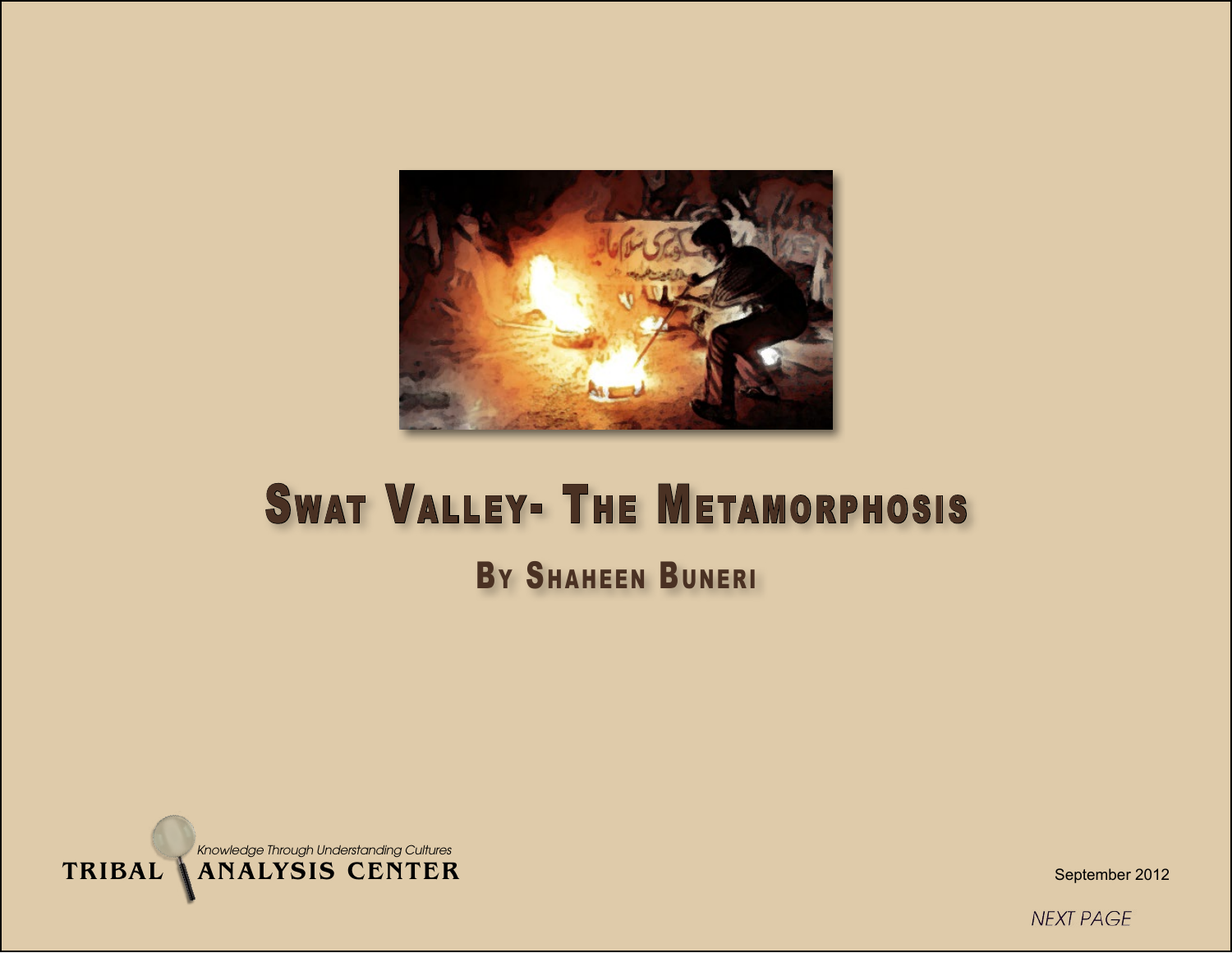## **SWAT VALLEY- THE METAMORPHOSIS**



About Tribal Analysis Center

Tribal Analysis Center, 6610-M Mooretown Road, Box 159. Williamsburg, VA, 23188

PREVIOUS PAGE NEXT PAGE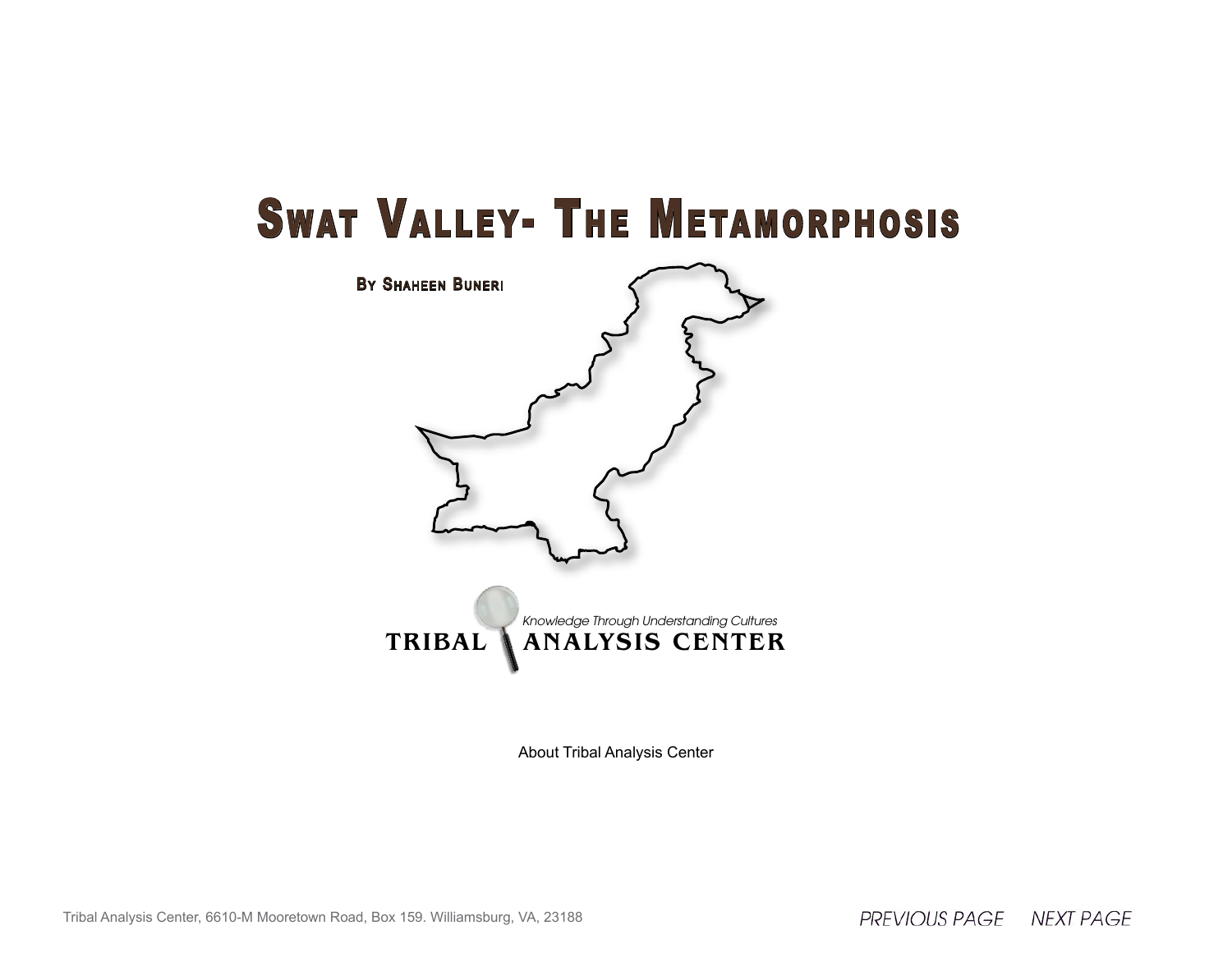## **Swat Valley- The Metamorphosis**

*By Shaheen Buneri*

My friend, Parkash, is a 35-year old Hindu with strong historical, emotional and cultural connections to Swat Valley because he was born, educated and married here. The beautiful Swat valley is his home, like it is the home of the Yusafzai Pashtuns who have lived here for the last several hundred years.

In 11th century, Swat was attacked and occupied by Mehmod Ghaznavi, a controversial Muslim ruler from Ghazni in present day Afghanistan. The legend says he defeated Raja Geera, a ruler of Hindu Shahi Kingdom, near Udigram, a town in lower Swat Valley. During his reign, Pashtun tribes like the Dilazak and Swatis settled in the valley. The large Yusafzai Pashtun tribe, who are predominantly Muslim, occupied the land they currently occupy in 16th century and forced the Dialazaks and Swatis to leave the area, but differences remained in the population.

For example, the Muslims and Hindus in Swat belonged to two distinct religions- Muslims believed in the unity of God and resurrection after death, while Hindus worshiped hundreds of deities and believed in reincarnation. In economic terms Hindus were more prosperous as they possess big businesses, while the local Muslim population consisted mainly of farmers and depended on agricultural products for their survival.

Swat once was celebrated as the glorious center of Gandahara civilization, a valley of stunning natural beauty, land of heart-warming romantic tales and historically a transit point for goods and ideas between China and the Indian ports. Recently, the economic and strategic importance of Swat Valley has increased manifold. The valley of Swat is located at the juncture of Hindu Kush and Karakorum mountain ranges. Across the Hindukush, United States and NATO forces are engaged in a bloody conflict with Al-Qaeda and Taliban while beyond the Karakorum lies China, a country of huge economic and political significance in the modern day power politics.

Apart from the US and China, the valley also attracts regional strategic interests and according to some experts it is "The Strategic Capstone"<sup>1</sup> of the new great game.

Until 1000 A.D the area along Hindu Kush was part of the Hindu cradle. The ranges mainly run through Afghanistan and Pakistan and divide the Amu Darya River Valley and Indus River Valley.

Like many of Swat's Hindu population, Parkash owns a business in a town in lower Swat. To enjoy some lighter moments after his work, he joins his childhood friends who are Sunni Muslims and they talk, laugh and have their evening meal together. Sometimes when they have time, they organize a music gathering in Marghzar, an alpine valley of stunning beauty, which is close to Mingora, the administrative capital of Swat valley.

<sup>1.</sup> [\(http://www.qurtuba.edu.pk/thedialogue/The%20Dialogue/6\\_4/Dialogue\\_October\\_December2011\\_356-366.pdf](http://www.qurtuba.edu.pk/thedialogue/The%20Dialogue/6_4/Dialogue_October_December2011_356-366.pdf) )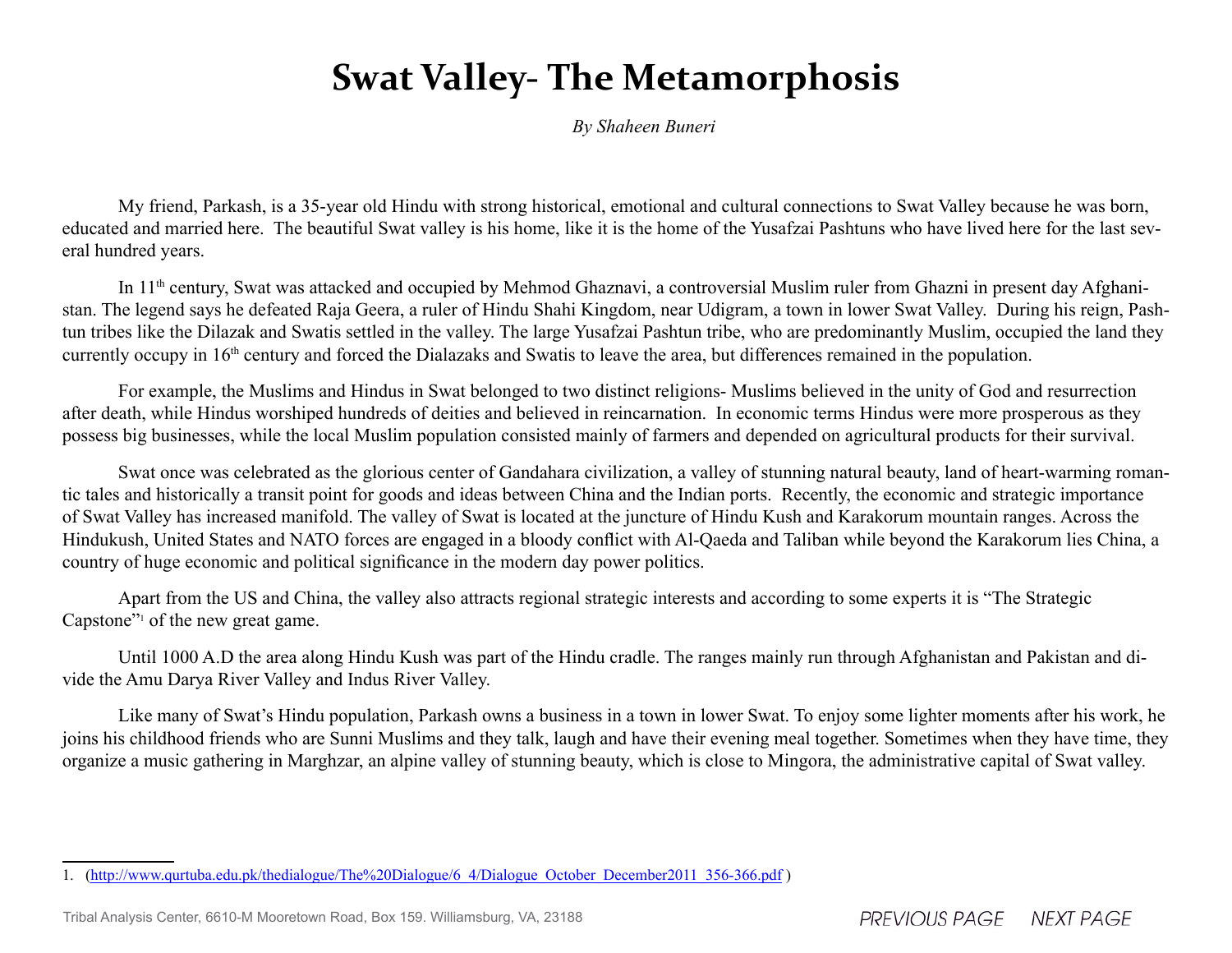With Rabab, a two string musical instrument with hollow wooden body that is very popular among the Pashtun tribes and used in music gatherings that are not complete without its' soothing and intoxicating tunes, in his lap, a folk singer looks at Parkash and sings a Pashto Tappa<sup>2</sup> in his melodious voice:

#### *Yar Mi Hindu Za Musalman Yam: Da Yar Da Para Daramsal Jaro Kawoma*

(My darling is a Hindu, I am a Muslim: To make him happy, I have become the sweeper of a Hindu Temple.)

Parkash feels the warmth of love and sacrifice in these two short lines, smiles and looks at the singer with thankful eyes. Parkash knows so many Pashto *Tappas* by heart which he learned from friends and elders in his family.

The serene environment, natural beauty and romanticism of Swat Valley make an ideal setting for creative and artistic expressions. Music is interwoven in the souls and psyche of the people. They enjoy music on every joyous occasion, wedding ceremonies and harvest of crops. In Mingora, *Banr*<sup>3</sup> is famous for its celebrated musicians and dancing girls.

 Under the patronage of Miangul Abdul Haq Jehanzeb, the *Wali* (Ruler) of Swat from 1949 until merger of Swat State into Pakistan in 1969, cultural festivals were held along the banks of River Swat, where these musicians, singers and dancers performed. The festivals were cultural spaces where cultural and artistic activities were shared and played an important role in the promotion of local arts and crafts. Marriage between the landed class and the artists' families were rare, however, but the *Wali* shattered this taboo by marrying one of the dancing girls.

Once, unknowingly, I asked Parkash when his family settled in the valley. "Look, we have been here for centuries. We are sons of the soil. You are converts", he corrected me firmly. According to estimates by Pakistan's Hindu Council, there are more than 7,000,000 Hindus currently living in Pakistan, including the Khyber Pakhtunkhwa province and in the Tribal Areas. Once their population was larger, but now 1167 members of Hindu community live in Buner, 66 in Upper Dir, 72 in Lower Dir, 474 in Swat, 42 in Shangla, 426 in Malakand Agency, 18 in Kohistan, 351 in Battagram and 216 Hindus live in Manshera district.

As mentioned previously, the Yousafzai tribe of the Pashtuns occupied Swat in 16th century after forcing Dilazaks and Swatis to the eastern banks of Indus River. Their society was based on "a pastoral-nomadic egalitarian social philosophy". They practiced certain customs and traditions and were primarily secular in nature. They lived in an "honor based society" in which family lineage was important and every member of the society was in competition with another but under the code of the Pashtuns, or Pashtunwali, everyone was bound to honor and perform their social obligations.

After partition of the Indian subcontinent into India and Pakistan, some Hindu and Sikh families migrated to India, but most of them refused to leave as they felt secure in this mountain outpost. At that time Swat was a princely State with internal autonomy and an effective judicial and administrative system.

<sup>2.</sup> *Tappa* is a composition of two unequal meters in which the first line is shorter than the succeeding one. It is the oldest and most popular genre of Pashto folk literature that reflects Pashtun social, cultural and spiritual life and their nationalistic and aesthetic values in an elegant and amusing manner.

<sup>3.</sup> Banr is the traditional home of singers and dancing girls in Swat Valley. It is situated in the center of the city and played the role of an unofficial academy of music and performance arts.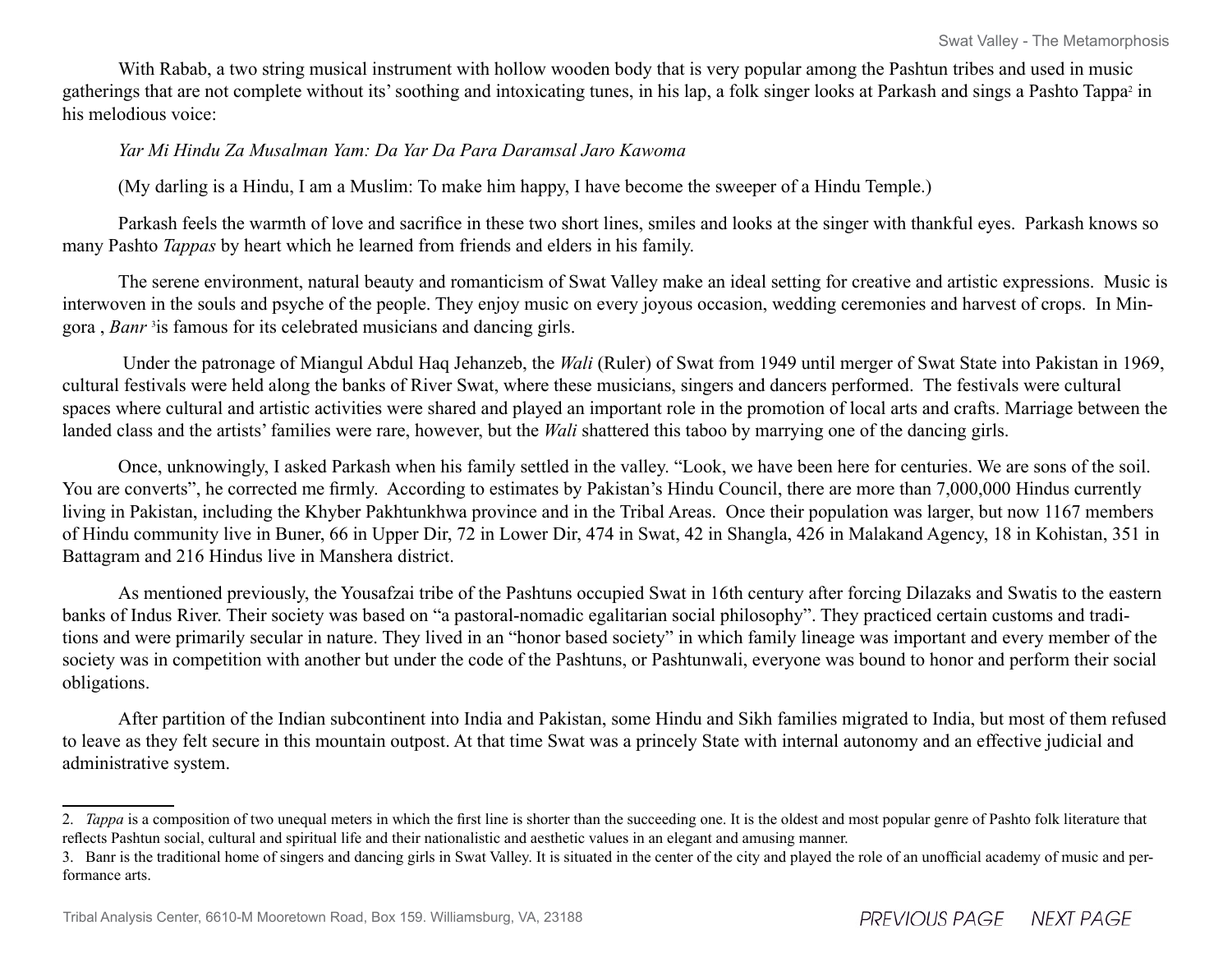Miangul Abdul Wadud and Miangul Abdul Haq Jehanzeb, the rulers of Swat, governed the State under local customs called Riwaj,<sup>4</sup> but in most cases Riwaj was more powerful than the religious injunctions. Importantly, the judicial system of Swat was not Islamic in its essence as is commonly believed<sup>5</sup>. It was a synthesis of the traditional codes, Islamic norms compatible with the traditional codes, and the commands, orders and words of the ruler.

Traditionally, the cleric or mullah lived on the margins of the society; he only led prayers, solemnized marriages and organized recital gatherings of the Holy Book. He was not supposed to be a member of the *lashkar*, the tribal army, or the jirga, the tribal council. He did not own land, except a piece of land given by the local communities from their shared property. He had no concern with worldly affairs and was expected to dedicate himself to religious practices.

The Muslim population in the valley followed the moderate Sufi<sup>6</sup> tradition of Islam and had a great veneration for Sufi shrines. Teachings of the Saints were based on love and humanity, and incidents of religious discrimination were very rare in Swat. Sufis missionaries arrived on the scene around 800 years ago, and were originally pious devotees, whose poor woolen clothes showed their humility. "Sufi" comes from the Arabic word for wool. Above all, the Sufis sought the divine reality or ultimate truth that stands above all the illusions and deceptions of the material world. In order to achieve ecstatic union with God, they incorporated techniques of sound and movement -- chanting and music, swaying and dance. Believers joined in tight-knit brotherhoods or tariqahs (Traditions), each following a charismatic leader (shaykh). <sup>7</sup> They presented an Islam that incorporated local traditions and worship styles, including Christian saints and Hindu gods.

Elderly men and women in Swat still recount stories about the times when village girls would walk the long way through rocks and mountains to the Shrine of Pir Baba. "This was both a spiritual journey and a recreational activity that gave women a chance to step out from behind the four walls of their houses, share joys and sorrows and breathe in the open air." an elder at Salampur village said, adding his view that the new brand of Islam in the valley had deprived them of everything that was once beautiful in their society.

These Sufi shrines were also cultural centers where every year music and sports festivals were held. The festivals provided a platform to the people for their romantic and aesthetic expressions and spiritual emancipation. In fact the whole Pashtun belt in Pakistan and Afghanistan is dotted with Sufi Shrines but in the recent past these shrines came under attack from the militants. For example, the Taliban desecrated the shrine of Hazrat Sayyad Ali Tirmizi, commonly known as Pir Baba in neighboring Buner district and locked the doors of the Mausoleum. Additionally in April 2009, the Taliban affiliated with Mullah Fazlullah crossed the Elum<sup>®</sup> valley and occupied the Pir Baba Shrine in Pacha Kalay village.

A tribal lashkar of locals posed a strong resistance to Taliban fighters and a bloody conflict ensued. The conflict left 16 Talban fighters, three policemen and two members of the local militia killed. However, when the lashkar members realized that no support was coming from the Pakistani authorities they withdrew and later left their homes due to fear of Taliban attacks.

<sup>4.</sup> Riwaj means customs or tradition in English. It is basically meant a combination of Pashtunwali and Shariah, a judicial system based on the religious scriptures or Islamic Jurisprudence.

<sup>5.</sup> [\(http://www.valleyswat.net/literature/papers/Administrative\\_System\\_of\\_Swat.pdf](http://www.valleyswat.net/literature/papers/Administrative_System_of_Swat.pdf) )

<sup>6.</sup> Most of the people in Swat and Buner valleys followed the Chishti tradition of Sufi Islam.

<sup>7.</sup> (<http://www.countercurrents.org/shekhawat280511.htm> )

<sup>8.</sup> Elum is a legendary mountain between Swat and Buner Valleys. It is also very sacred for the Hindus.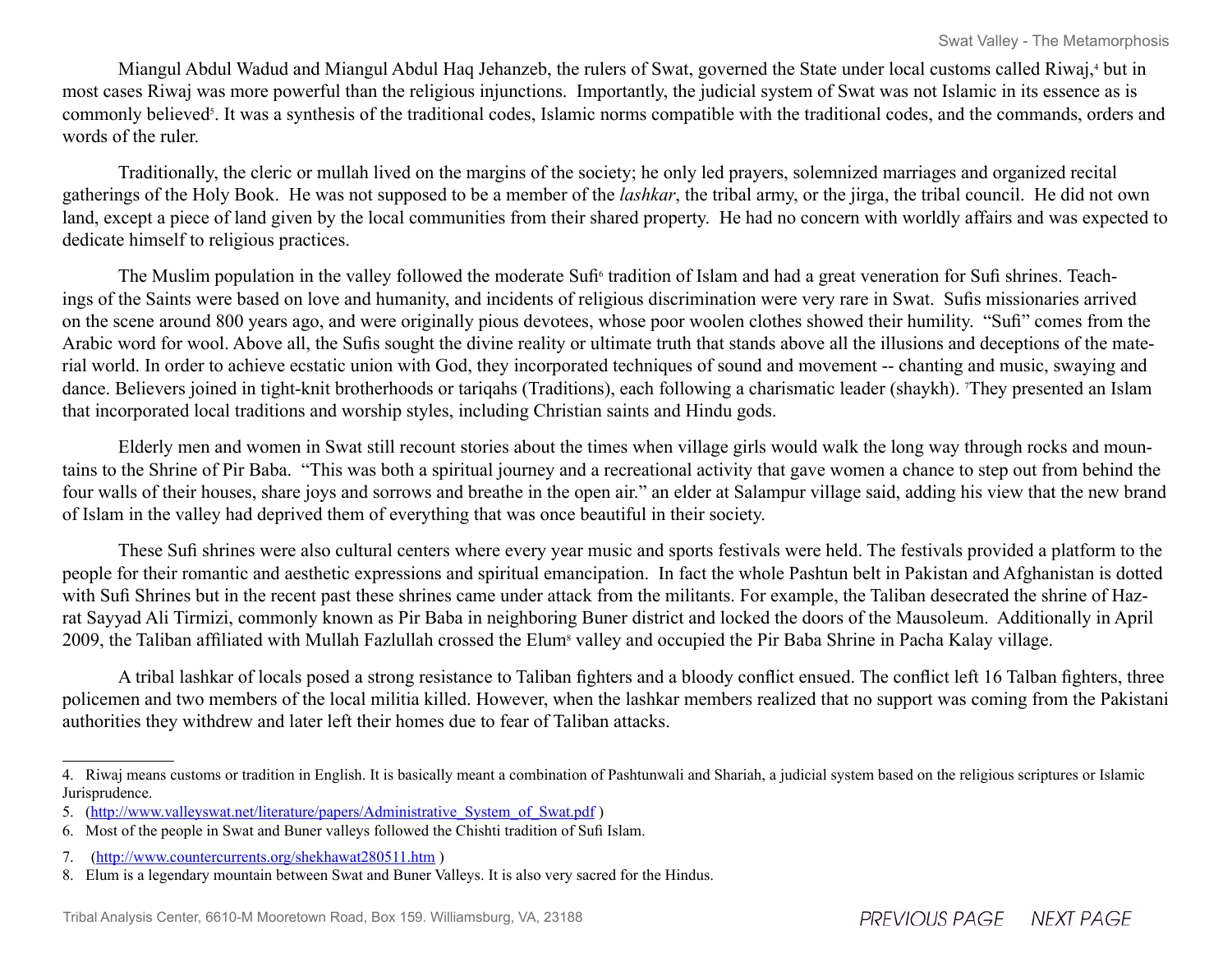The Taliban attack on Pir Baba shrine was in fact an assault on the centuries old cultural and spiritual traditions of the people of the area. The shrine is located close to a grand mosque with a courtyard made of white marble. In the nearby marketplace named Pir Baba Bazaar, Muslims, Sikhs and Hindus own shops and businesses and is both a cultural center and a hub of trade and economic activity. Every year hundreds of devotees from different parts of the country visit the place to pay homage to the Sufi saint, buy souvenirs and hold musical gatherings.

Like other Hindus, Parkash was also a visitor of the Shrine. But all these activities were forbidden under the Taliban extremist version of Islam.

 Apart from the Sufi Shrines, there are more than 100 known Buddhist sites and several other heritage sites in Swat Valley which are sacred for the Hindus and Sikhs. Until 1980s, Hindu pilgrims would visit *Shalbandai*, a village in the lower Buner Valley to pay homage to their sacred site located at the outskirts of the village in the midst of an open field. The village people would extend hospitality to the guests and the pilgrims would distribute cooked rice and sweets among the locals.

My Hindu friend, Parkash, told me about his parents and grandmother's visits to this Hindu site. But now everything was changing around him and mutual love and communal harmony was reaching the verge of extinction because of the spread of Taliban's restrictive Wahabbi Islam that rejects knowledge not clearly rooted in the Quran and Islamic legal thought. In 2007, pro-al-Qaida Taliban militants under the leadership of Fazlullah<sup>9</sup> occupied Swat Valley and he changed this valley of love and music into a vale of death and destruction by broadcasting fiery speeches on his pirated FM radio.

In Swat Valley, the Taliban had yet to find time to start with large scale persecution of minorities like they did in Khyber and Orakzai Tribal Agencies. But by dynamiting a 20- foot high meditating Buddha<sup>10</sup> carved on a mountain in the vicinity of Jehandabad village in Swat, they gave a strong message to the followers religions other than Islam.

In 1992, after the demolition of Babri Mosque by extremist Hindus in Ayodhya, a city in the Faizabad district of Uttar Pardesh, a state in northern India with more than 31 Million Muslims, the local situation worsened. The Mosque had been constructed by the Mughal Emperor Babar in 1527. The land, on which the mosque was constructed, was also considered sacred by Hindus who claimed that their old place of worship was destroyed to construct the mosque. To protest the demolition of the mosque, demonstrations were staged in different parts of Pakistan. This was an ideal opportunity for the local extremist religious groups to fan hatred and fanaticism while increasing their influence among the people.

In response to extremist agitation over the Babri Mosque, in *Ghaligay* village of Swat a beautiful carving of a meditating Buddha was attacked and disfigured by an angry mob. It was a 4-meter high Buddhist statue carved out of marble stone at the foot of a rocky slope along the main road that connects Swat Valley with the plains of Pakistan. The angry mob also damaged Hindu and Sikh temples in Buner.

<sup>9.</sup> Fazlullah never graduated from a religious seminary, however he draws his religious inspiration from his father- in- law, Malauna Sufi Muhammad who launched a movement for the enforcement of Shariah in Malakand region (of which Swat is a district) in early 1990s.

<sup>10.</sup> The Jehanabad carving was a 1500- year old rock carving and was considered as the second largest Buddhist site in South Asiaafter the Bamyan Buddha. The Bamyan Buddhist statues in Afghanistan were destroyed by Taliban in March 2001.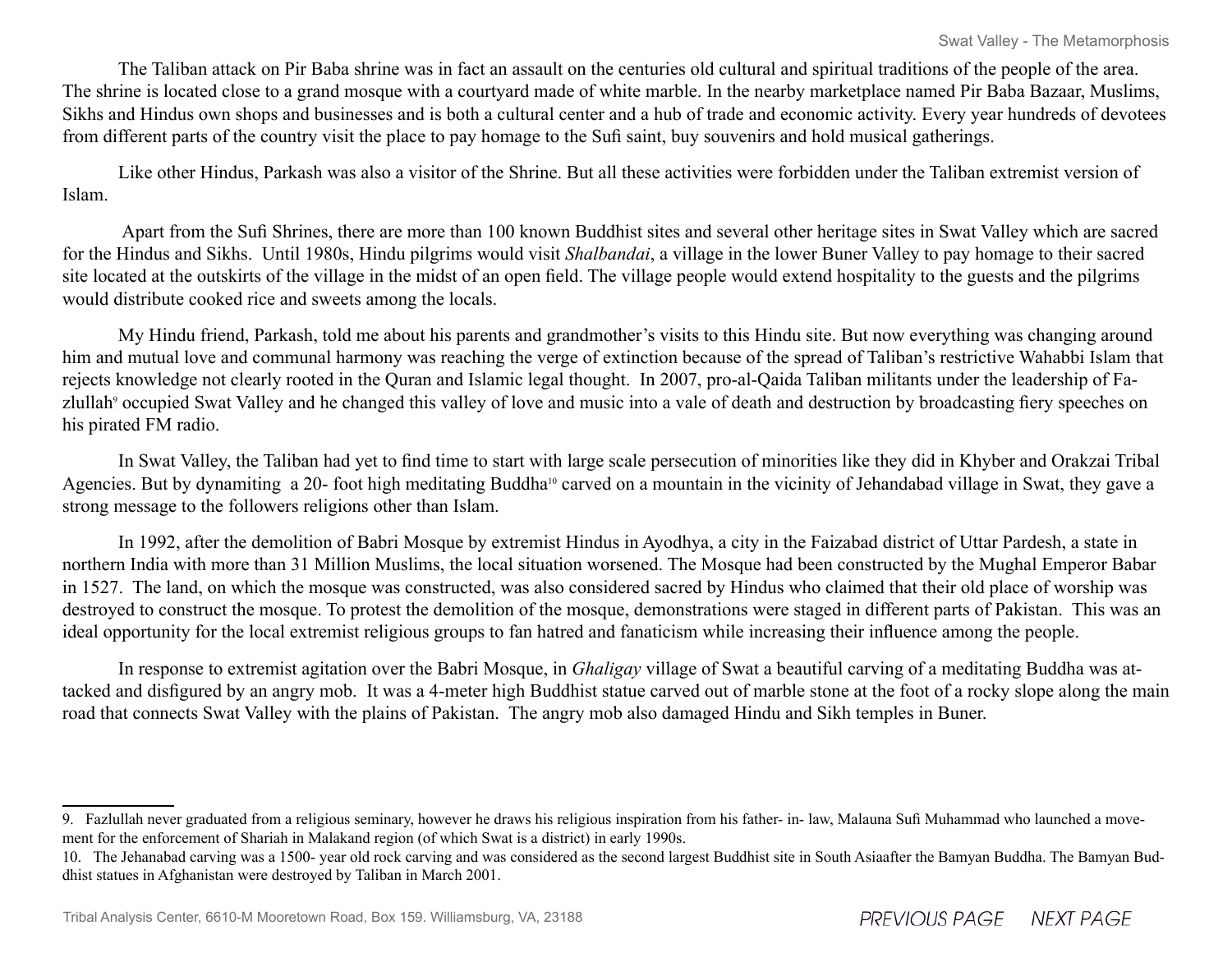The demolition of the temples in Buner was initiated by Maulana Dua Noor, a cleric who belonged to the Panjpiri<sup>11</sup> sect of Wahabism. After the death of Maulana Muhammad Tahir, his son Maulana Tayyab became the chief of this organization who also manages a huge religious seminary in the town of Panjpir. Muhammad Amir, another brother of Maulana Tayyab was a major in Pakistan Army and worked for Inter Services Intelligence (ISI), the country's spy agency in 1980s. Major Amir allegedly conspired and collaborated with others to topple the democratically elected government of the then Prime Minister Benazir Bhutto in 1989. <sup>12</sup>

The organization has now more influence both in the plains and mountains of Khyber Pakhtunkhwa province and militant commanders like Mangal Bagh Afiridi of Khyber Agency and Fazlullah of Swat are the staunch followers of the Panjpiri organization. This organization strongly discourages visiting shrines and equates it with *Shirk* (Polytheism). Under this belief Sufi shrines are under continuous attacks from different militant groups in the tribal region and Khyber Pakhtunkhwa province.

The emergence of the Panjpiri Movement give birth to a new breed of religious zealots who tried to impose their own interpretation of religion on the people and did not bother about the old traditions. Before the rise of militant Islam, the Hindus, Sikhs and Muslims lived side by side in one neighborhood and contributed to each other lives in several ways. For example, every year during Eid festivals Hindus and Sikhs would wear new clothes in solidarity with the majority Muslim population. On wedding feasts the locals would prepare special non-beef food for their Hindu guests out of respect for their religious faith. These liberal ways of life bridged their religious differences and helped in the growth of a society where honor and properties of all were protected under Pashtunwali. This is a way of life that is governed through the unwritten code of life of the Pashtuns. It is both an ethical and social code that is based on honor, revenge, chivalry, hospitality, asylum, protection of women and support for the weak or defeated. While it is pre-Islamic, Pashtunwali is still practiced by Pashtuns in their society and this code is the key stone of the arch of the Pashtuns' social fabric.

Behroz Khan, a senior US-based journalist from Buner Valley, narrated an interesting story of Hindu-Muslim communal harmony and protection that was provided to the minorities in the Pashtun society. He said that once in his village, a local Hindu named Saroop Kumaar was blamed for having illicit relations with a woman from the *Gujar*13 community and the reports of the alleged relationship instigated anger and people from the community surrounded the police station where Saroop Kumar was jailed.

 In order to save Kumaar's life, local elders intervened and asked the police to avoid handing over Kumaar to the mob. The police officer addressed the angry mob and said that Kumaar would be taken to the court and the case would be decided under the law. Kumaar was saved, and according to Khan, he is still living along with his expanded family in Pirbaba town of Buner.

In 1980s, the Afghan Jihad triggered radicalization in the Pashtun Society. In order to recruit fighters for the Jihad, a network of Arab-sponsored religious seminaries was established with encouragement from Pakistani authorities and fighters trained in these seminaries would be sent

11. Panjpir is a town in Sawabi district in Khyber Pakhtunkhwa province. In 1939, a religious scholar Maulana Muhammad Tahir from Panjpir, formed an organization by the name of "Jamaat-e-Ishaat-e-Tauheed Wa Sunnah"(JITS), to preach "pure Islamic teachings". According to JITS official website, the organization's "Main objective is to preach Islamic faith in the Oneness of Allah and tradition of the Holy Prophet (PBUH), as a code of life and also to alienate them from polytheism (Shirk), fabrication in Islam (Bida) and un-Islamic rites and rituals, from the Holy Quran" (<http://www.panjpir.org> ).

12. Major Amir, the ISI officer, was deeply involved in Operation Midnight Jackal, intended to remove Benazir Bhutto from the prime minister position through a no confidence vote in parliament. Funds for buying votes were allegedly provided by Osama Bin Laden.

13. The Gujars are a small ethnic Muslim community living in the hilly areas of Buner, Swat, Dir, Shangla and Kohistan. In the plains of Punjab they are found in higher numbers. In most cases they live like gypsies and move from one place to another along with their sheep.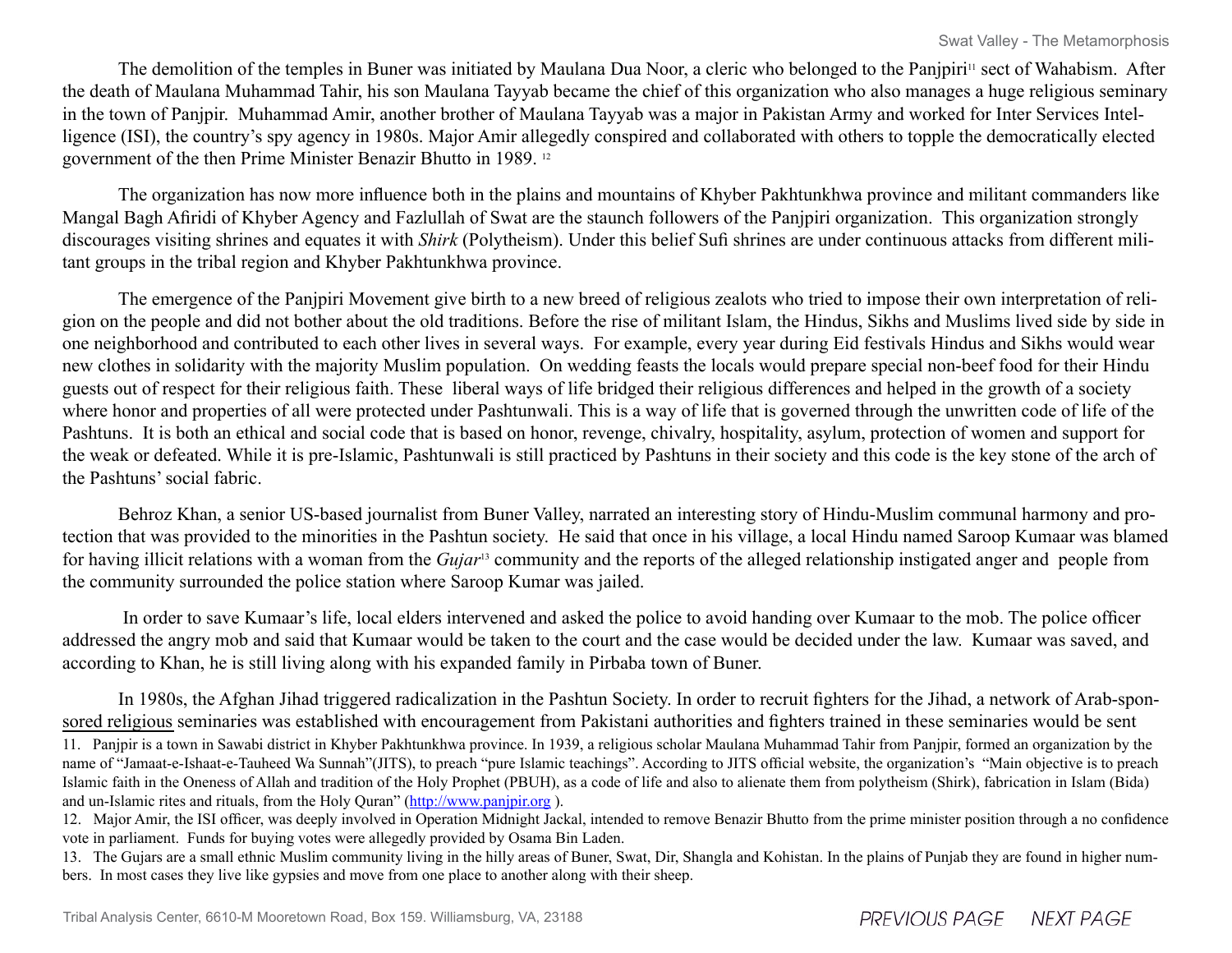across the border to fight communist forces in Afghanistan. The war in Afghanistan introduced a conservative brand of Islam and a Kalashnikovbased culture into the Pashtun society. State support to the Jihadi groups continued that concluded with the formation of Tehrik-e-Taliban Pakistan, the Pakistan Taliban Movement or TTP in 2007.

These neo-Taliban were hostile to the evolutionary Pashtun socio-cultural order. They wanted to forcefully replace it with their own version of narrow and extremist interpretation of religion and life and their main goal was fight US and NATO forces in Afghanistan, target their allies and establish a true Islamic order in Pakistan and Afghanistan.

In the emerging hostile situation, my Hindu friend Parkash was uncertain about his future and now he stayed at home most of the time. He received phone call from unknown people warning him that they knew about his heretic life and if he did not mend his ways he would face consequences for it.

"Every time they humiliate me and say bad things about the women of my family. I have become an alien in my own home. Do they think I have no sense of honor?" he asked with his voice trembling with anger.

In Pashtun society hurling abuses is a gross violation of Pashtunwali and it usually results in enmities that continues for years and claim many lives. When Parkash asked did he possess no sense of honor, he was, in fact, referring to this aspect of the society where dishonor to the family is never left unavenged. But he was as helpless as the majority of the people in the face of this faceless and heartless enemy.

Parkash knew that when the Taliban were slaughtering their own brothers in faith, why should they feel mercy for those who belong to a different religion? This was a glaring reality that kept Parkash terrified. To have some relief from the pains of emerging terrifying environment, he would secretly leave the area to stay with friends in Peshawar and Islamabad for few days, but Swat would attract him soon and he would return home.

When the conflict between Pakistan security forces and Fazlullah's militants displaced 2.3 million people from the region in 2008, Parkash and his family also moved to cities in the plains of Pakistan. After the conflict some of the Hindus and Sikh families returned to their homes in Swat, but I never heard from Parkash again.

**The Metamorphosis of SWAT Valley**

---------------------------------------------------

The merger of Swat state into Pakistan in 1969 left behind serious constitutional and judicial crisis that further widened gaps between the landed and landless classes, the two main social groups formalized by the Swat State in 1917. This played the role of catalyst in shifting the authority from the traditional leadership to the religious class.

The people who were used to the speedy resolution of their feuds and family issues under the legal and social framework of the pre-merger Swat felt frustrated with delay of justice in Pakistani courts, and the rampant corruption in government institutions broke their trust in the State. Contrary to the traditional Pashtun leadership who focused on issues of community development and conflict resolution through Jirga, an elders' council, the religious leadership was working on a global agenda involving the enforcement of Shariah, based on the Wahabbist Interpretation of Islam, and liberating Muslim lands from "infidels" through Jihad.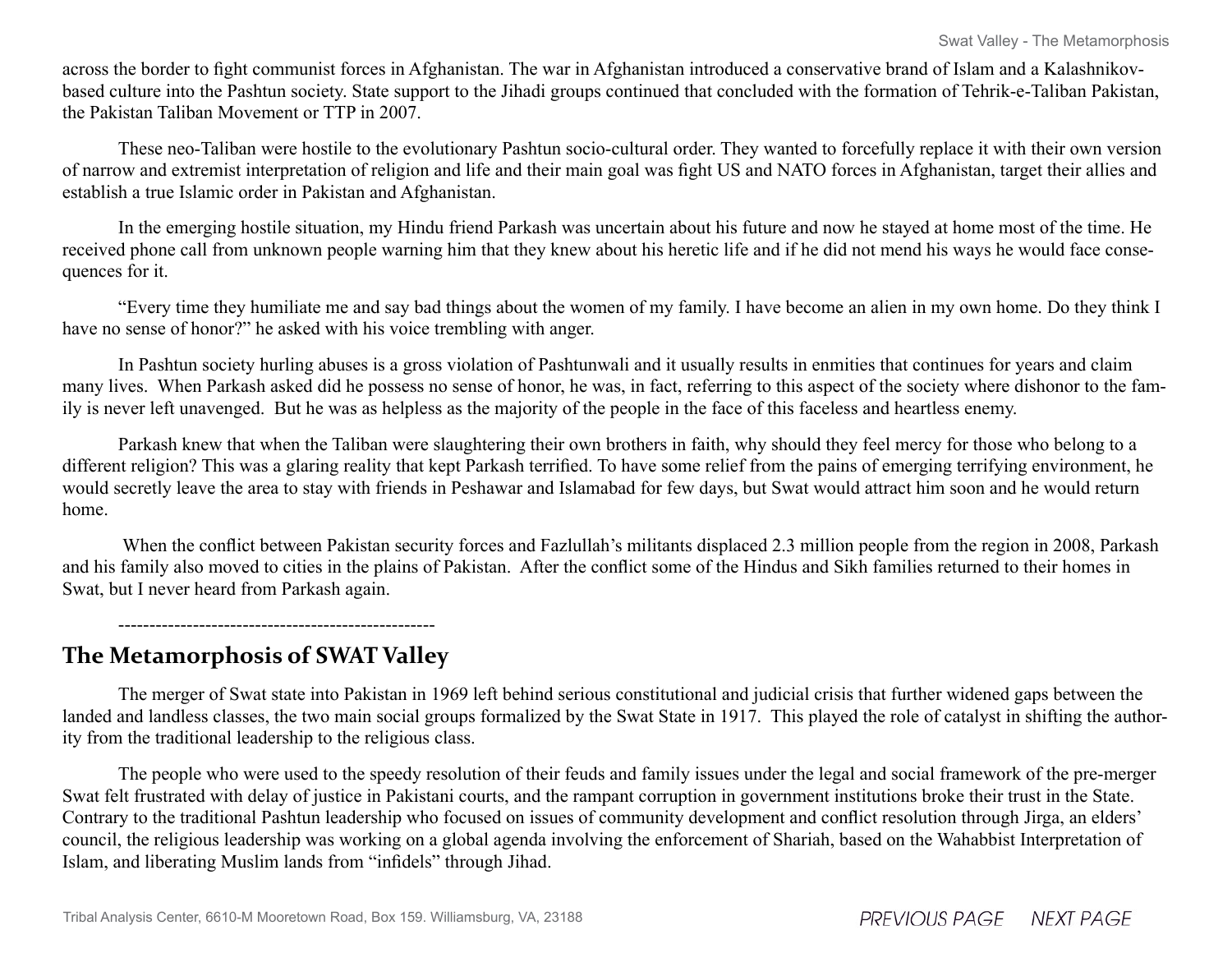In the post-merger Swat, religious-political parties like Jamat-e-Islami (JI) and Jamait-ul-Ulame-e-Islam (JUI-F) arranged special gatherings, study circles and produced Jihadi literature to persuade youth for Jihad in Kashmir and Afghanistan. In 1980s and 1990s Islami Jamait Talba (IJT) the student wing of Jamat-e-Islami established their organizations in educational institutes and held big student gatherings. The students trained in these gatherings were well versed in global Islamic movements and had no or little knowledge of the importance of their own cultural traditions and social history. They later became officials in the government departments and some of them opted for Jihad in Kashmir. In the Islamic center run by Jamiat-e-Islami near Peshawar, a list of JI Kashmir Martyrs is displayed. In this list a number of "martyrs", belong to Dir, Swat and Buner districts of Malakand region.

Sufi Muhammad, chief of the Movement for the Enforcement of Shariah in Malakand (TNSM), was also an active member of Jamat-e-Islami but in 1989 he developed differences with JI and formed the TNSM. Sufi Muhammad termed Western democracy as unIslamic , demanded the promulgation of Islamic Shariah and threatened civil disobedience if his demand for Islamic order is not honored. Sufi Muhammad received his religious education from Maulana Muhammad Tahir, the Amir of Jamaat-e-Ishaat-e-Tauheed Wa Sunnah (JITS) and father of former ISI agent Major Amir who worked as a catalyst to promote the TNSM in Malakand Division through his father's seminary in Panjpir which was then run by his brother Maulana Muhammad Tayyib.<sup>14</sup>

In 1994, the whole Malakand region was pulsating with the chants of "Shariah or Shahadat," SHARIAT or MARTYRDOM and TNSM activists were holding gatherings that became protest demonstrations and the whole region was confronted witha socio-economic crisis. Earlier they had given several deadlines to enforce Shariah but the government did not respond. This time they blocked main roads connecting Peshawar with Swat and Buner valleys on two different points. The officials held negotiations with them but they remained adamant and were not ready to return to their homes without having Shariah implemented.

The Pakistani security forces opened fire on protestors at *Babaje Kandao,* a pass in the mountains of Buner that connects Buner Valley with the plains of the province, and killed a dozen TNSM activists. After this the security situation deteriorated and the movement got more sympathy and strength and expanded its activities in different parts of Swat, Buner, Shangla and Dir districts and Bajaur Tribal Agency. This forced the provincial governor to announce a judicial system based on Islamic Shariah in Malakand but TNSM considered the move as a political ploy and continued with its rebellious activities.

In November, 1994 TNSM revolted against the State of Pakistan, its activists took positions in the mountains, occupied Kanjur Airport and other government buildings in Mingora and killed a member of the provincial legislature. The security forces launched an operation that resulted in a heavy battle that left several killed and plunged the valley in a new wave of religious fundamentalism.

After staying dormant for few years, TNSM re-emerged in 2001 when the US toppled the Taliban regime in Afghanistan. Sufi Muhammad took more than 10,000 people with him across the border into Afghanistan to support Taliban against the foreign forces. The majority of Sufi Muhammad's followers were common people with no training and experience in modern warfare; therefore most of them were either killed in the fighting or arrested by the forces of Northern Alliance.

<sup>14.</sup> [\(http://www.nihcr.edu.pk/Latest\\_English\\_Journal/6.%20Tehreek-e-Nifaz-e-Shariat-e-%20Muhammadi,%20Navid%20iqbal.pdf](http://www.nihcr.edu.pk/Latest_English_Journal/6.%20Tehreek-e-Nifaz-e-Shariat-e-%20Muhammadi,%20Navid%20iqbal.pdf) )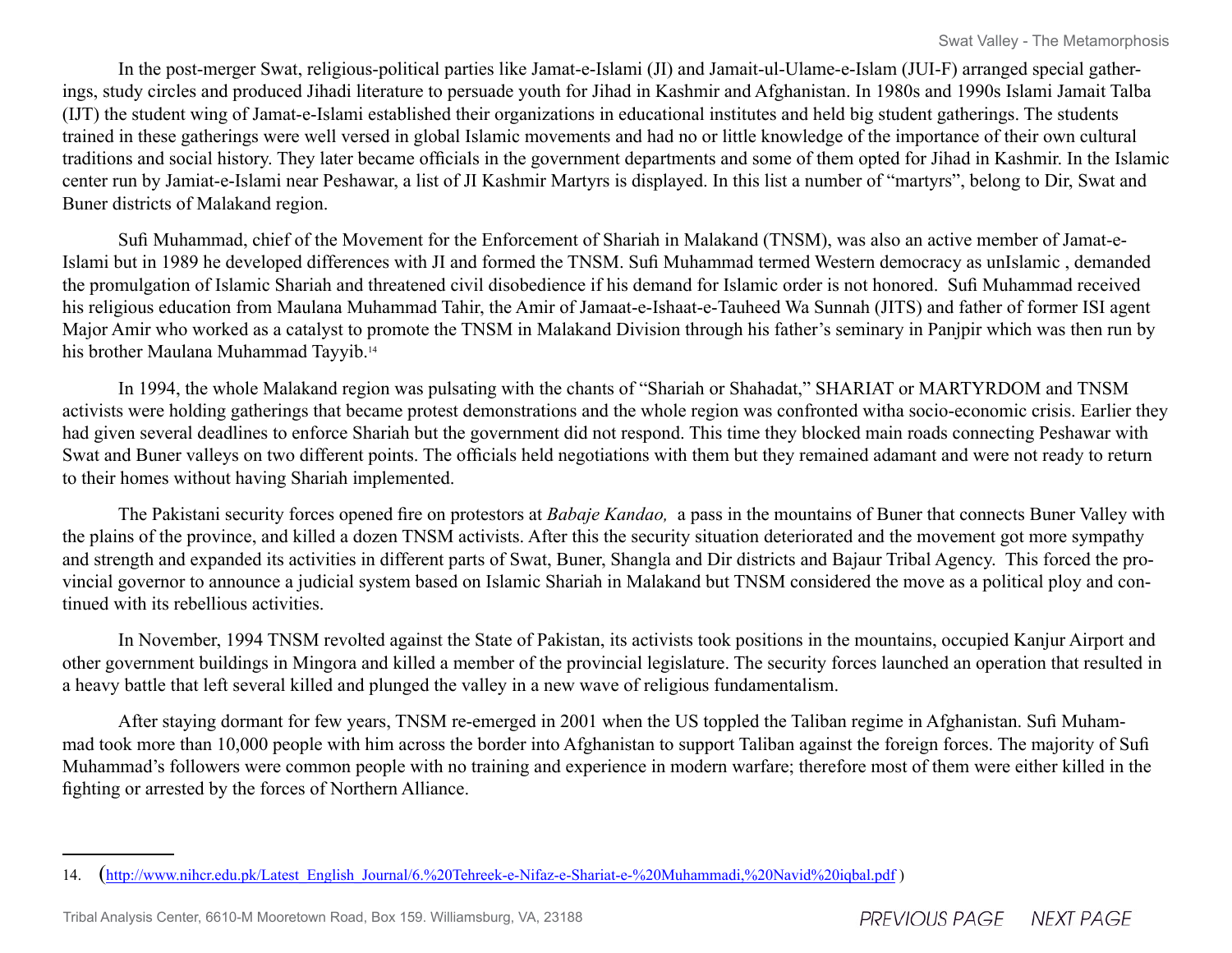In rare example of "chivalry," Sufi Muhammad, along with Fazlullah, deserted his "fighters" in the thick of the war in Afghanistan and crossed the Pak-Afghan border and handed themselves over to the local administration. Fazlullah was later released from prison and emerged as a militant commander and chief of Tehrik-e-Taliban in Swat Valley.

With the fall of Taliban in Afghanistan, once again the movement for Shariah was pushed to the background and its supporters were demoralized. However in 2006 Fazlullah revived the movement by adopting an innovative strategy, the launching of a pirate FM radio in his village at Mamdheri.

Mamdheri is a small village located at a distance of 5 kilometers from Mingora along the bank of the Swat river. The village people are farmers and grow rice, maize and wheat crops on the fertile soil. There are also orchards of juicy apples and peaches and in the 1970s people started to move to countries in the Middle East as menial workers. Some of them worked in the ships as seamen and later settled in different countries of Europe and the United States. Muslim Khan was one such person from the area who stayed and worked in the United States. He was later on appointed by Fazlullah as spokesman of TTP Swat.During his stay in the foreign land he observed western society and acquired skills in English language. He was also able to speak in Arabic, Urdu and Persian.

### **Fazlullah's Strategy:**

In the beginning, Fazlullah focused on religious lessons and asked the people to purify their homes of "the evils of TVs, computers and dish antennas". A majority of the people ignored his sermons and made fun of him, however women and elderly people who stayed most of the times at homes listened to his broadcasts and followed his advice in some areas where people burned their TV sets, dish antennas and computers. He wanted to isolate the population from the rest of the world and to a greater extent he was successful in this strategy.

Fazlullah was a master broadcaster with powerful communication skills. He used local jargons, proverbs and samples of poetry to make his sermons interesting. People appreciated him when he lambasted the government departments for corruption and delays in justice. In order to develop a loyal listenership, he mentioned names of the people who wrote or called him about their religious matters. Giving more space to the people's voices and their problems multiplied his listenership. With the help of a local technician he upgraded his FM radio and started broadcasting in a radius of about 40 kilometers.

According to locals, in his younger age, Fazlullah was a vibrant guy. He participated in village sports, and played cards with friends. He passed his intermediate examination from Jehanzeb College in Mingora where he was a member of the secular and progressive Pashtun Students Federation (PSF). In the prime of his youth, Fazlullah realized that his father had sold his share of land that damaged his social standing in the society. His competing cousins had more money, land, and were enjoying more respect and recognition in society. This put Fazlullah in a bitter competition with his cousins and the society.

Under *Tarborwali,* or cousin rivalry, every Pashtun tries to protect his family identity and his share of land. In fact, an Individual's social status depends on wealth and landholdings, therefore all the cousins are in a perpetual competition to work harder and amass as many assets as possible. Sometime differences over land and family issues resulted into serious enmities that may remain for decades.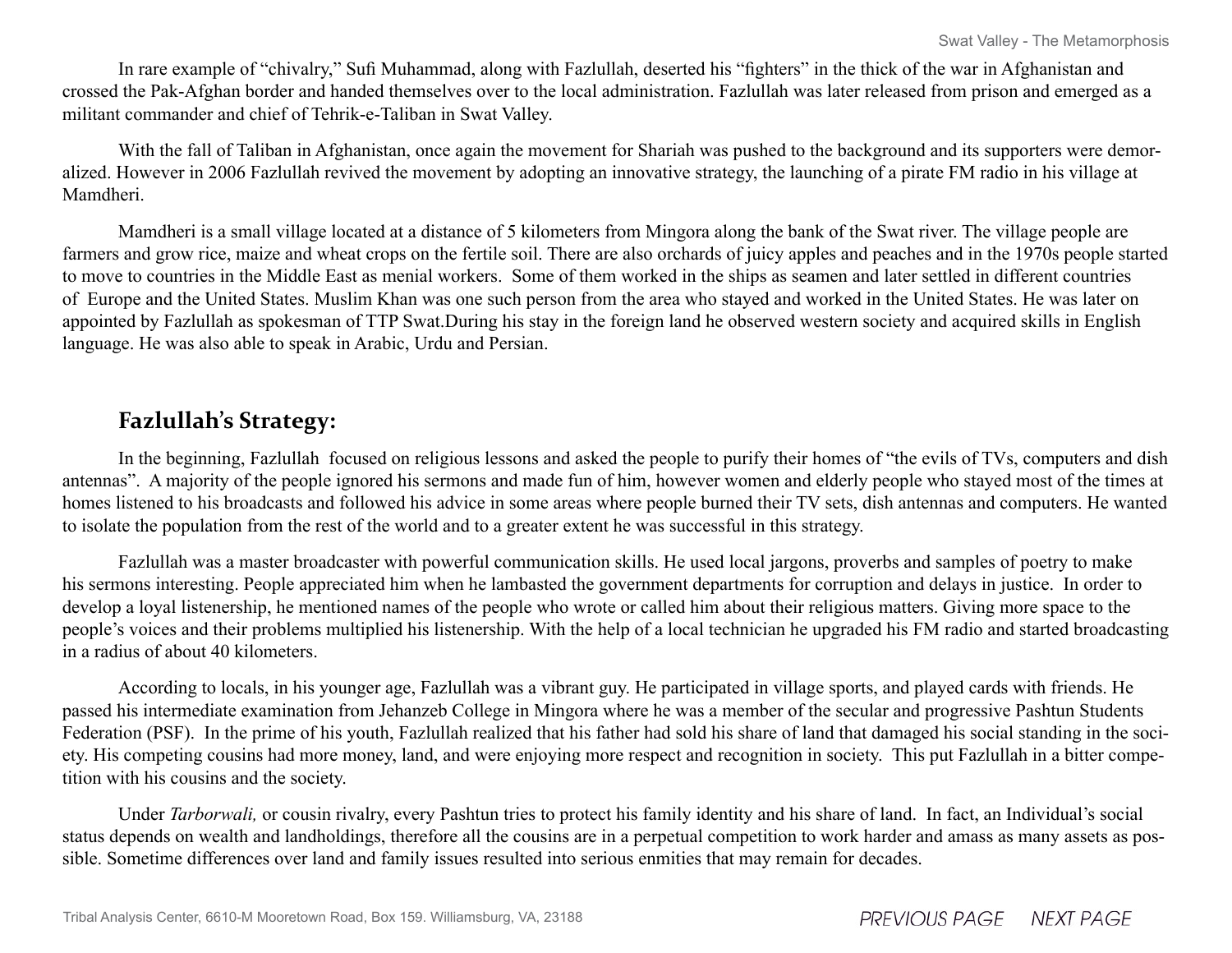Most of the time, Fazullah was jobless but with financial assistance from one of his relatives, Siraj ud Din, he started operating a lift that carried tourists across the river, but this failed to generate enough money to remain in operation. Siraj ud Din switched over to the business of smuggling cars and Fazlullah joined Sufi Muhammad's TNSM as an activist. Siraj ud Din brought smuggled cars from Pakistan tribal areas, including Waziristan, where he established contacts with religious militant groups. He later on became spokesman of Fazlullah and is currently working as spokesman of Tehrik-e-Taliban in the Malakand region.

 It was in the first half of 1990s when Fazlullah developed strong religious leanings and got actively involved with Sufi Muhammad. Sufi considered him one of his trusted followers and also married his daughter to him. Through his FM radio broadcasts, Fazlullah skillfully exploited injustices and excesses in society and got the support of the marginalized classes. He gave them a dream of a just society based on Islam, a catchy slogan that strengthened his support base in the rural areas of Swat.

Those who were fed up with the government system and economic disparity in the society became staunch followers of Fazlullah. Women in the surrounding villages created myths around his personality and exaggerated stories of his religious strength were soon in circulation. He would ride on a horse to remind his followers of Arab generals riding on horse as they hoisted the flag of Islam in non-Muslim lands. Jewelry symbolizes honor and financial autonomy for women in the Pashtun society. They don't give it even to their husbands for their needs, unless there is no other way for them, but Fazlullah had developed a trust among them by giving them the dream of paradise where there will be no worries and wants. And when he asked them to donate for the construction of his religious seminary the women donated hundreds grams gold to him. It was a huge success for him as now the women forced the male members of their families to support "Fazlullah Maulvi Sahib" as he was commonly known in those days. Ironically, women were the first target of Fazlullah's Jihad when he got power.

Within few months a huge complex was constructed and the area was turned into Taliban headquarters where apart from local militants Taliban fighters from Waziristan, Afghanistan and Punjab were also seen as a prime tourist destination was changed into a terrorist haven! This center was constructed on shared land of village people; those who refused to give land for the seminary were threatened and some of them were subsequently killed. An elder in Mamsheri told me part of the land on which Fazlullah constructed his seminary was owned by his father before he sold it to a cousin.

His campaign forced women to restrict their presence to the four walls of their houses and deprived 80,000 students from their right of education. An anti-polio campaign was termed "a conspiracy of the infidels" and a ban was imposed on music and dance. His militants started patrolling the roads to "enforce virtue and discourage evil". Police, community elders, female dancers and "US spies", were brutally killed and their dead bodies thrown in the main square of the city.

#### Two points are important here:

The socio-political leadership failed to rein in Fazlullah as the elections were close and they could not afford to lose their voters. They remained silent and some of the right wing political leaders provided financial help for Fazlullah. A Jirga of local elders was held in Swat Press Club in Mingora in 2008 but failed to reach a consensus on how to handle the impending crisis. The Jirga said it was the responsibility of the State to restore peace and put an end to Fazlullah's activities.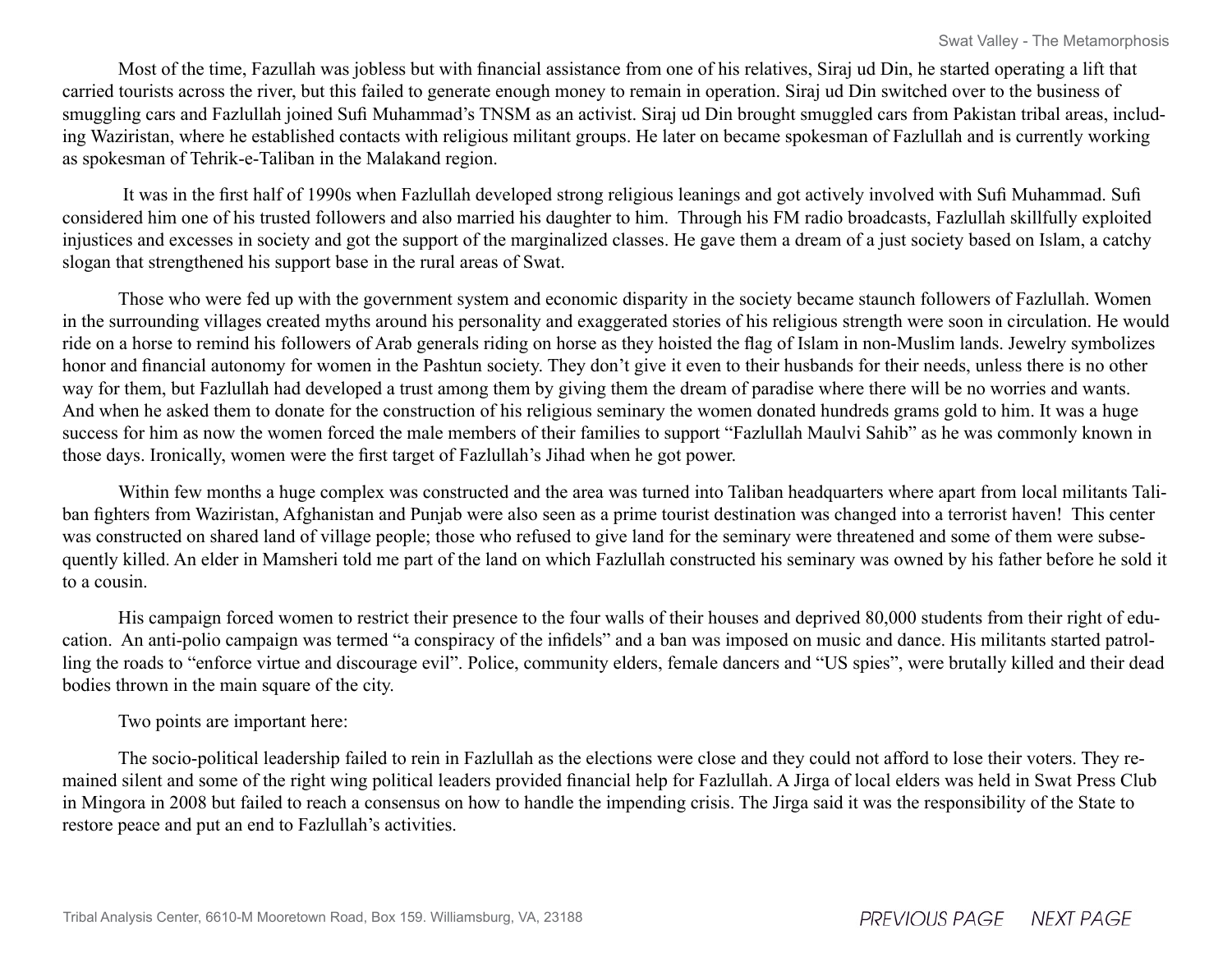The State did not show political will to curb the increasing influence of Fazlullah and instead of challenging him, the executive, administrative and judicial departments of the State withdrew from Swat and left the field open to Fazlullah to thrive and play havoc with people's lives and properties. There is a common perception among people in Swat that the country's security establishment installed and supported Fazlullah in his mission under its strategic depth policy in the region.

After much delay, dallying, compromises such as the peace agreement with TTP Swat in May 2008, and bloodshed, the Pakistani military launched a large scale military offensive in Swat, Buner and Shangla valleys in July 2008. The consequent conflict and indiscriminate use of heavy artillery from both sides forced 2.3 million people to leave their homes to take refuge in camps of the internally displaced people (IDP) Peshawar, Mardan, and in the homes of their relatives and friends in the plains of Khyber Pakhtunkhwa province, the former North West Frontier Province.

### **Post-Taliban Swat:**

During the author's visit to Swat Valley in 2011, it was observed that the military practically controlled all the security, administrative, reconstruction and rehabilitation activities. It had yet to hand over the district to the civilian administration and the people were confronted with serious problems in getting compensation for their losses. The slow pace of reconstruction, lack of coordination among the government and nongovernmental organizations and fragile security situation were adding to the prevailing uncertainty in the region.

Earlier the authorities claimed that Fazlullah was seriously injured in the military operation but in July 2010, Fazlullah released a 40 minute video showing him firing gun shots and addressing a group of suicide bombers. In his address, Fazlullah refused to concede defeat and said that leaving Swat was "tactical retreat", and part of their strategy.

"The government and the military are against us and you should target them," Fazlullah, who looked quite healthy in the video, told his followers. He ridiculed the government's claim that it had restored peace in Swat, saying, "The army committed worst terrorism by killing innocent people in Swat".15

The threat of Taliban's re-emergence still persists as TTP and its affiliates have continued to attack girls' schools, public gatherings and security personnel in different parts of Khyber Pakhtunkhwa and the adjoining tribal region.

Pakistan Authorities say that Fazlullah and his fighters are re-organizing in Kunar and Nuristan Provinces of Afghanistan and from there carry on cross-border attacks on security forces and the civilian population in Upper Dir and Chitral, two districts neighboring Swat. In May 2012, Siraj Ud Din, the spokesman of TTP Malakand, told me by telephone that they have moved elderly people of their families to the mountainous and far flung Kunar province of Afghanistan, but the fighters are on the Pakistan side of the border and from there carry out their operations.

In June 2012, militants affiliated with Fazlullah attacked a security check post in Barawal area of upper Dir, killed six security personnel and abducted five more. TTP's spokesman Siraj Ud Din accepted responsibility for the attack.

<sup>15. (</sup><http://tribune.com.pk/story/30284/new-video-shows-fazlullah-addressing-suicide-bombers/> )

Tribal Analysis Center, 6610-M Mooretown Road, Box 159. Williamsburg, VA, 23188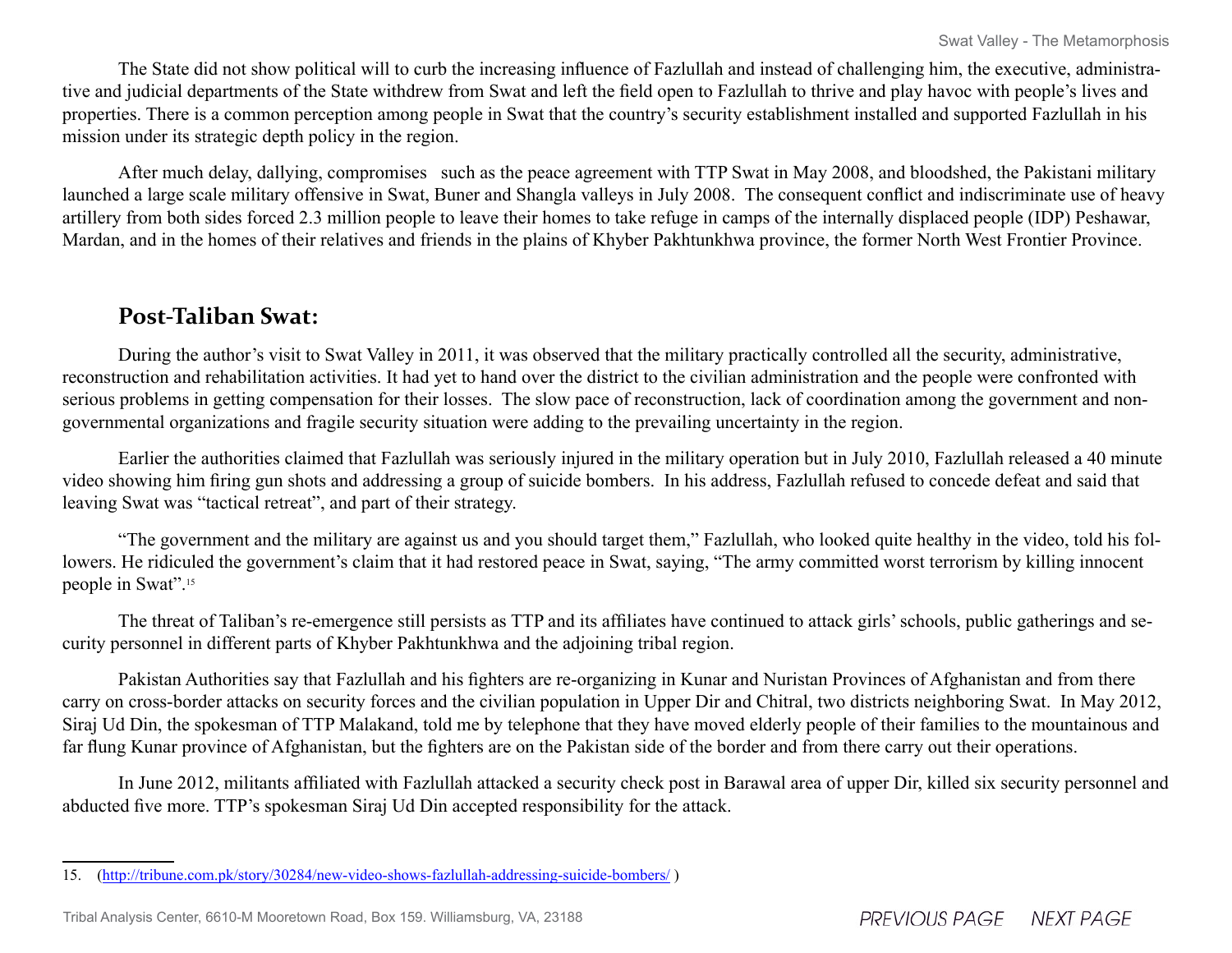In recent months Pakistan has complained several times of cross border attacks from Kunar and asked the NATO and Afghan forces to take actions against the Taliban who have taken refuge in Afghanistan. However, the US-led coalition has bluntly rebutted Pakistan's claim of 52 attacks carried out by Pakistani Taliban from Afghan soil and said in a statement "Whenever the Pakistani military has requested assistance, ISAF immediately dispatched the appropriate force to deal with the issue".16

 The US authorities blame Pakistan for harboring the Haqqani Network in North Waziristan from where it carries out attacks on NATO and Afghan forces inside Afghanistan and asked Pakistan to eliminate the terrorist "safe havens" in the lawless tribal region. Pakistan denied these charges and complained that the international community has ignored the sacrifices of Pakistani people and security forces in the war against terror.

Officials in Kabul deny Fazlullah's presence on Afghan soil and say that Pakistan forces fire rockets into Afghan territory that kill and displace people. On the other hand Pakistani officials reject these claims.

 While the US has announced a withdrawal of its forces in 2014, Taliban militants both in Pakistan and Afghanistan have intensified their attacks on civilians and security installations and Pakistan is in the grip of strong anti-American sentiment.

The Jihadist campaign that Fazlullah started in 2006 from the small village of Mamdheri in Swat has now expanded beyond Afganistan - Pakistan border and has sowed seeds of distrust that are now resulting into deteriorated relations between Pakistan, Afghanistan, and the United States.

<sup>16. (</sup>http://www.nytimes.com/2012/07/30/world/asia/pakistan-afghanistan-border-attacks-disputed.html? r=1 )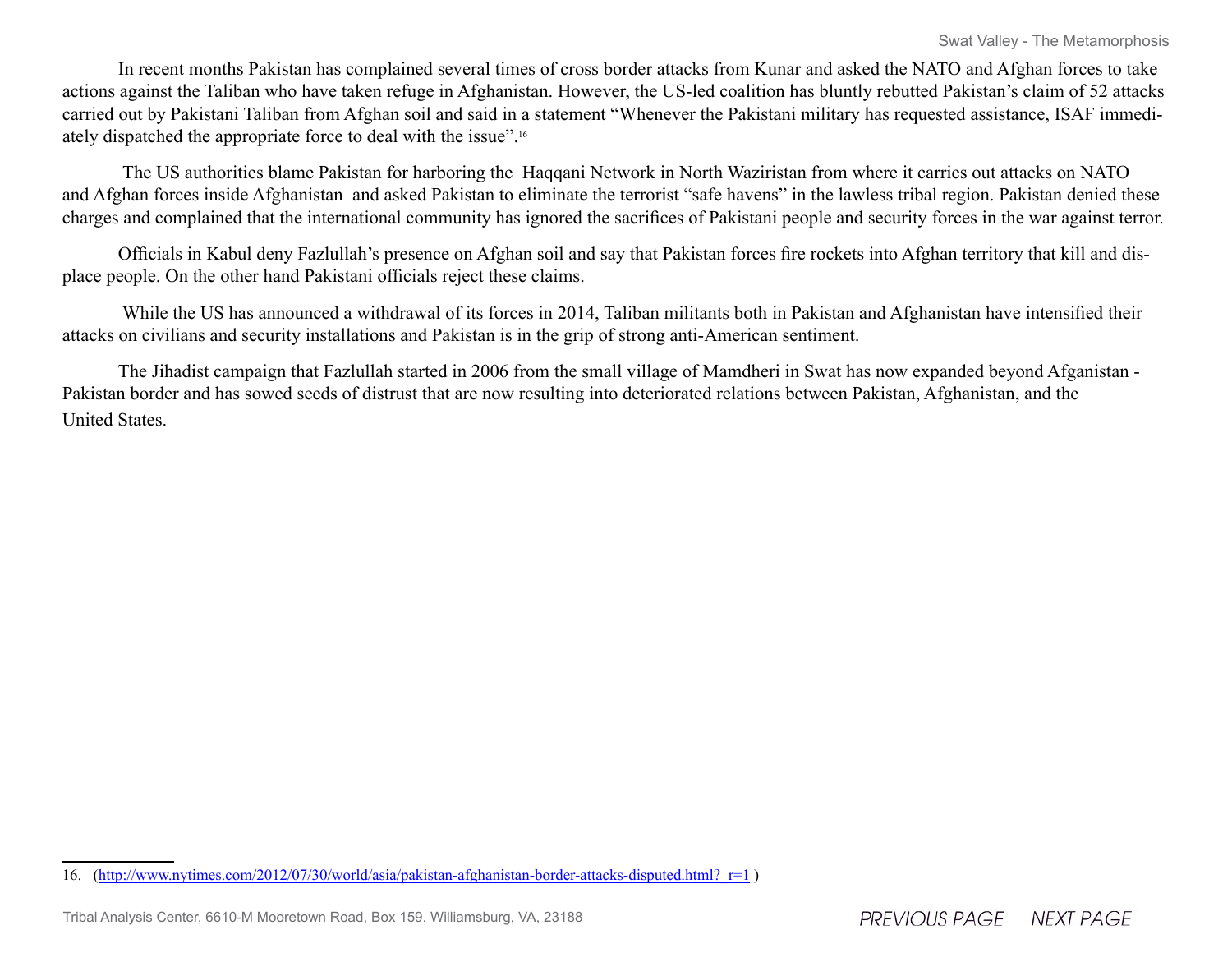### **About the Author**

Shaheen Buneri is a journalist and researcher with interest in the socio-political, cultural and economic impacts of the conflict in the local communities in Pakistan's Khyber Pakhtunkhwa province and the adjoining tribal areas. As a reporter, he was a witness to the activities of TNSM and TTP in Malakand region.

The author personally interviewed TTP Swat commanders including Fazlullah, Muslim Khan and Sirajuddin and reported on Swat Valley before and after of the launch of military operation against Fazlullah and his militants. The author also stayed with the displaced people in their camps in Peshawar, Mardan and Nowshera when the conflict forced 2.5 million to flee from their homes in 2009.

 For his research work the author visited of Buner, Swat, Dir and Shangla and conducted interviews and group discussions with locals in 2007-2010.

For the history of the valley, the author consulted earlier research works on the region and conducted interviews with experts for references have been given in the paper.